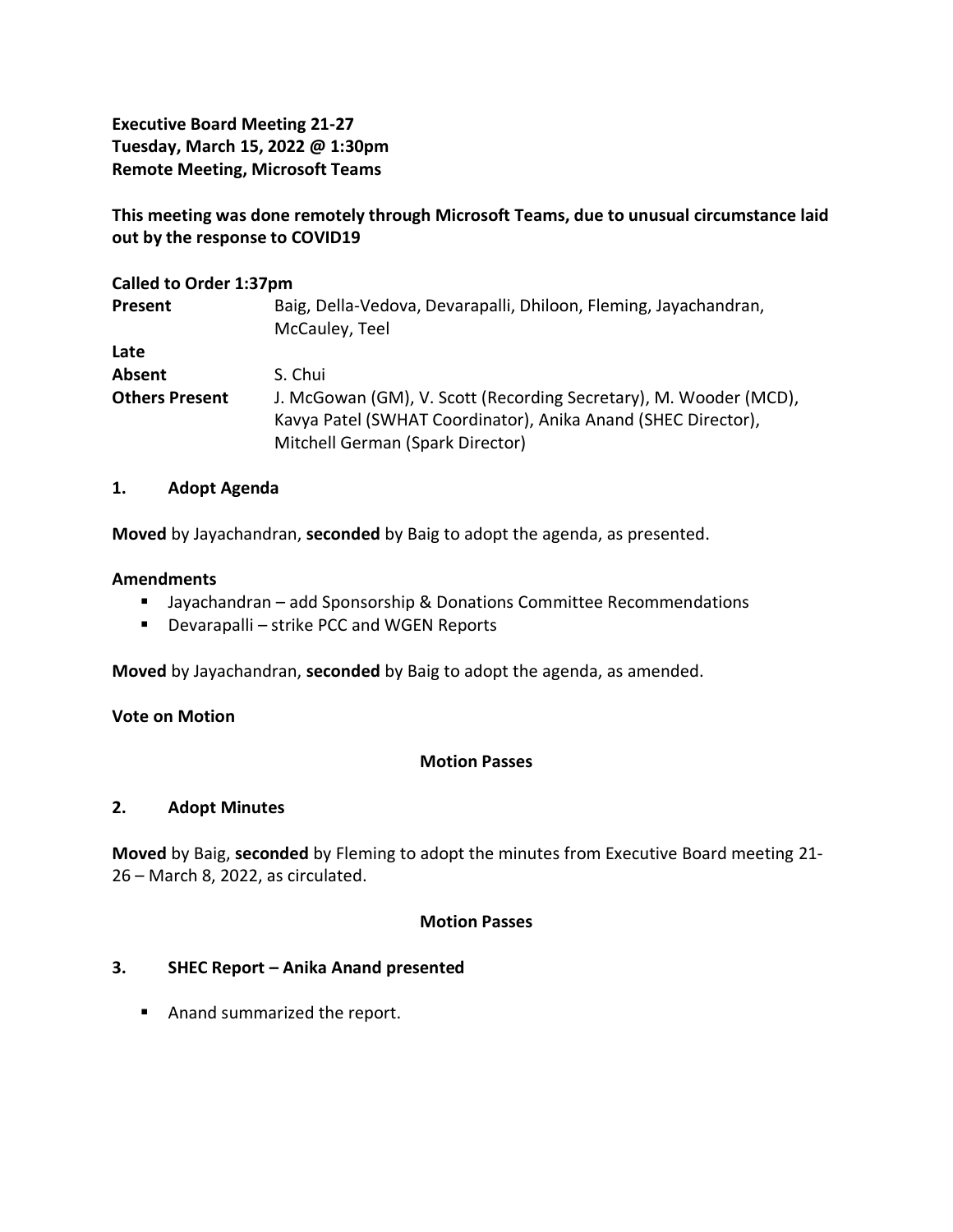#### **Questions**

- Jayachandran thanked Anand for the report. They suggested trying another website while accounting figures out the issue with the first gift cards website. Anand stated that SHEC does use giftcards.ca but Shopper's Drugmart isn't on there.
- Devarapalli stated that there was a miscommunication between all parties with hiring and explained that the Director of HR and they were scheduling interviews for the end of this week, and it should leave room. They added that PTM training is April 13 and so they're hoping to have all PTMs hired before that day. Devarapalli apologized for the delay. Anand asked how everything will be scheduled as they haven't been asked for their availability. Devarapalli responded that they could use the general availabilities but will follow up.
- Wooder thanked Anand for their report and stated that the content coming out of SHEC this year was phenomenal. He added that they are an example for other services.

# **4. Spark Report- Mitchell German presented**

■ German summarized the report.

# **Questions**

- Scott explained that contracts were extended until the end of April for transition. Devarapalli added that they will send over a more detailed update.
- Wooder thanked German for doing such an awesome job this year. German thanked Wooder.

# **5. SWHAT Report – Kavya Patel presented**

■ Patel summarized the report.

# **Questions**

- McGowan stated that this was a great report, and it was good to see SWHAT back in operation step by step. He added that if Patel needed help with additional radios to please let him know.
- Baig stated that they used SWHAT for the first time last week and that it was an awesome experience. Patel said that they were glad to hear that.
- Wooder stated that Patel has done a lot with so little this year. He stated that they revitalized a service that was offline for 18 months and all the work has paid off.

# **6. Spon and Don Recommendations**

**Moved** by Jayachandran, **seconded** by Baig that the Executive Board approve the following recommendations from the Sponsorship & Donations Committee, as circulated:

• \$150 sponsorship to the McMaster Social Sciences Society (MSSS) for the year-end formal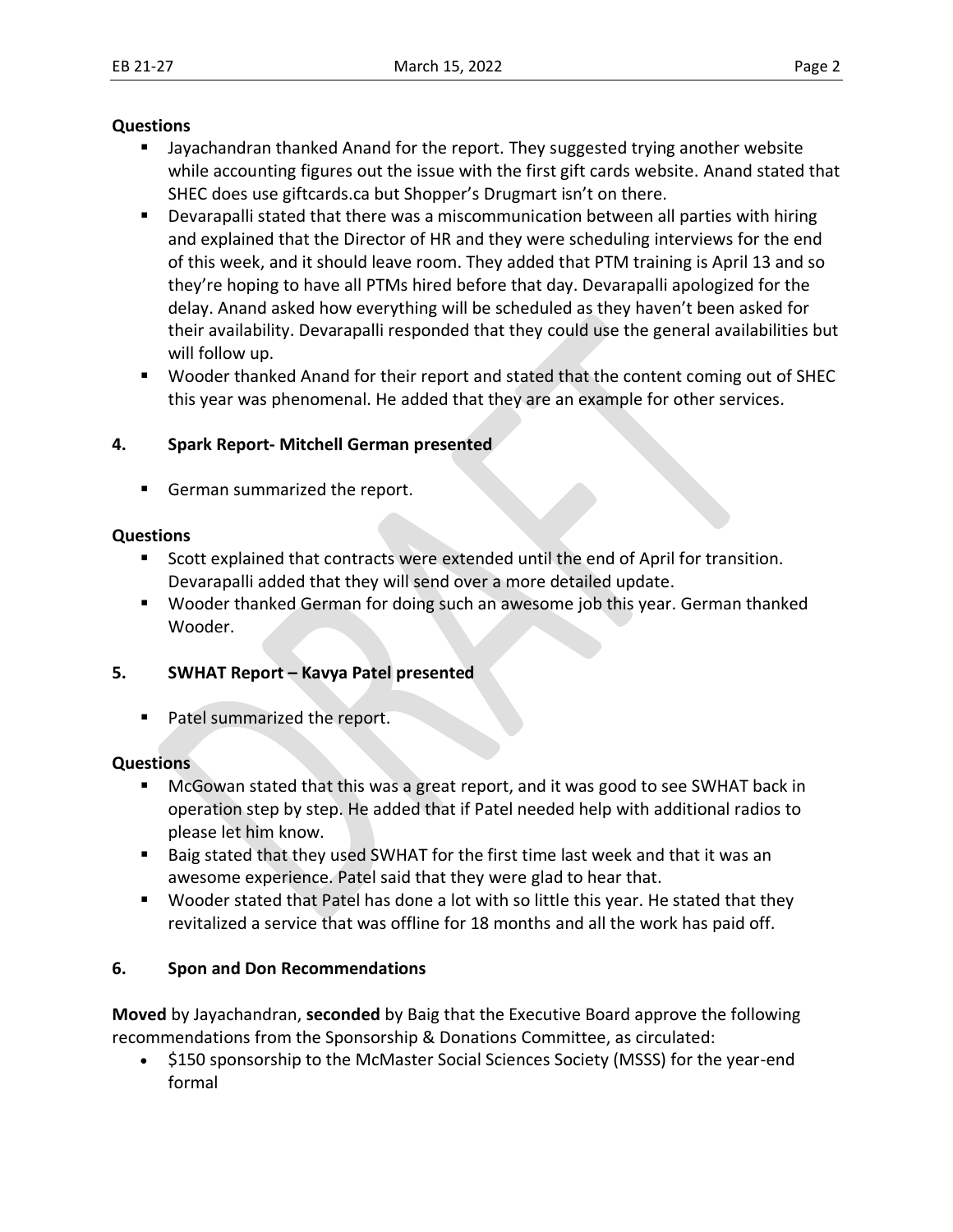- \$300 sponsorship to the McMaster Muslim Student Association (MSSA) for a magazine launch event
- \$250 donation to Elle Klaasen for an Arts & Science Program Art Show
- Jayachandran went over the memo with the Board.
- Baig stated that they seemed to be important causes.

#### **Vote on Motion**

#### **Motion Passes**

#### **7. Closed Session**

**Moved** by Baig, **seconded** by Jayachandran to move into Closed Session.

# **Motion Passes**

#### **8. Return to Open Session**

#### **Information and Questions**

- Scott reminded the Board that fines night is tonight for the remainder of the seats for SRA Generals.
- Baig asked when Assistant Director hiring would start. Devarapalli responded that they should get started soon depending on the service.
- McGowan stated that they're following up with the Food and Beverage agreement and that , Della-Vedova, and Jayachandran have a meeting with legal on Wednesday for the last drafts. McGowan thanked everyone for their commitment to EB.
- Wooder announced that General Assembly is March 23 with registration being online. He stated that there is a Finance Insta takeover this week and great programming will be coming out. He stated that there will be community safety content all this week leading up to St. Patrick's Day, and Maroons will be on campus tomorrow with literature. Wooder announced that VP Elections will be held in early April and they are currently working on content and assets.
- Baig stated that they heard that EFRT was expanding their service to the surrounding area for St. Patrick's Day. They asked if there was any information about that. This prompted a discussion about EFRT as most were not aware that this was going to happen.

# **9. Adjournment and Time of Next Meeting**

# **Time of Next Meeting:**

# **Tuesday, March 22, 2022 1:30pm**